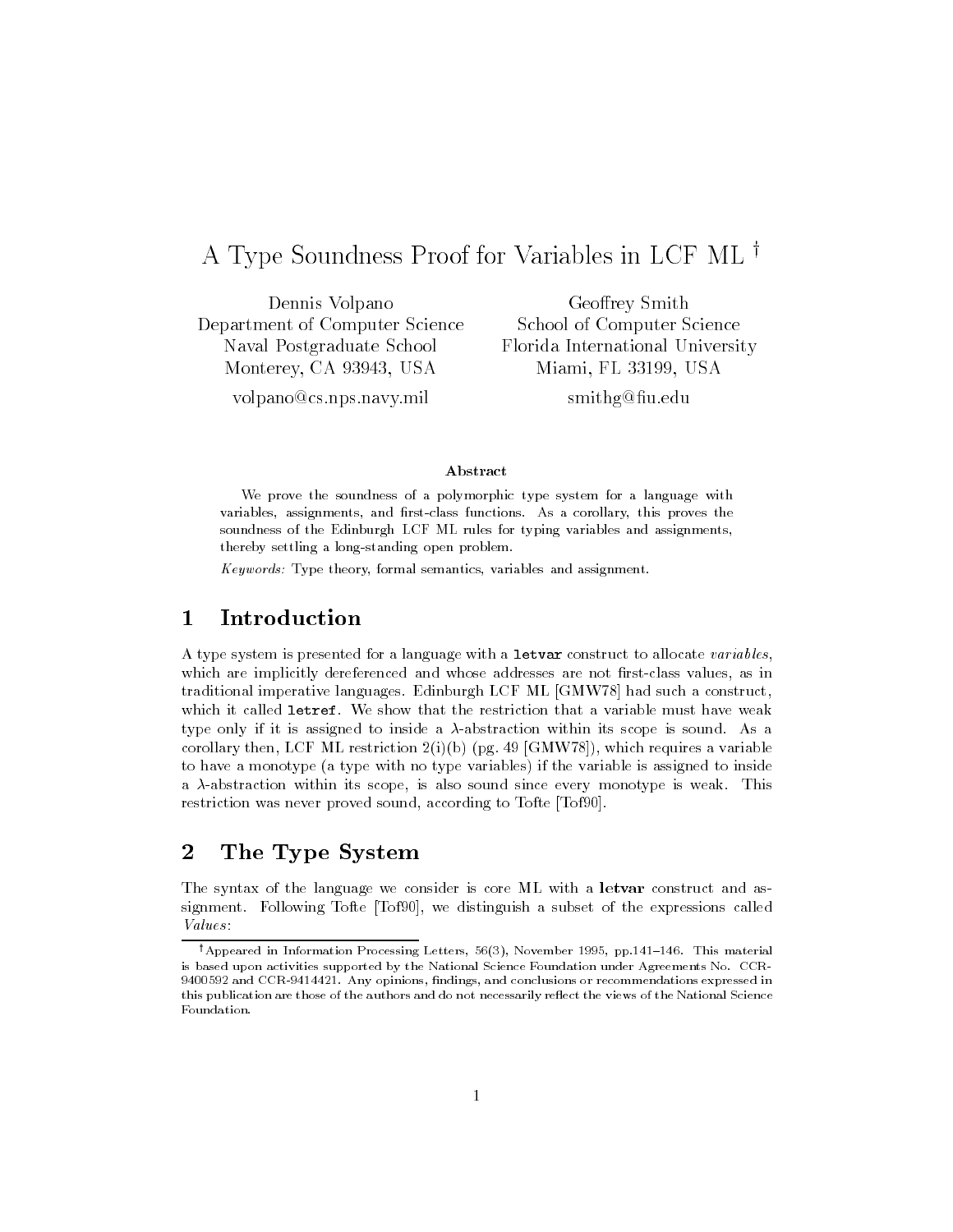| <b>Report Documentation Page</b>                                                                                                                                                                                                                                                                                                                                                                                                                                                                                                                                                                                                                                                                                                                                                                                                                                   |                             |                              |                       | Form Approved<br>OMB No. 0704-0188                 |                           |
|--------------------------------------------------------------------------------------------------------------------------------------------------------------------------------------------------------------------------------------------------------------------------------------------------------------------------------------------------------------------------------------------------------------------------------------------------------------------------------------------------------------------------------------------------------------------------------------------------------------------------------------------------------------------------------------------------------------------------------------------------------------------------------------------------------------------------------------------------------------------|-----------------------------|------------------------------|-----------------------|----------------------------------------------------|---------------------------|
| Public reporting burden for the collection of information is estimated to average 1 hour per response, including the time for reviewing instructions, searching existing data sources, gathering and<br>maintaining the data needed, and completing and reviewing the collection of information. Send comments regarding this burden estimate or any other aspect of this collection of information,<br>including suggestions for reducing this burden, to Washington Headquarters Services, Directorate for Information Operations and Reports, 1215 Jefferson Davis Highway, Suite 1204, Arlington<br>VA 22202-4302. Respondents should be aware that notwithstanding any other provision of law, no person shall be subject to a penalty for failing to comply with a collection of information if it<br>does not display a currently valid OMB control number. |                             |                              |                       |                                                    |                           |
| 1. REPORT DATE                                                                                                                                                                                                                                                                                                                                                                                                                                                                                                                                                                                                                                                                                                                                                                                                                                                     | 2. REPORT TYPE              |                              |                       | <b>3. DATES COVERED</b>                            |                           |
| 01 NOV 1995                                                                                                                                                                                                                                                                                                                                                                                                                                                                                                                                                                                                                                                                                                                                                                                                                                                        | N/A                         |                              |                       |                                                    |                           |
| <b>4. TITLE AND SUBTITLE</b>                                                                                                                                                                                                                                                                                                                                                                                                                                                                                                                                                                                                                                                                                                                                                                                                                                       |                             |                              |                       | 5a. CONTRACT NUMBER                                |                           |
| A Type Soundness Proof for Variables in LCF ML                                                                                                                                                                                                                                                                                                                                                                                                                                                                                                                                                                                                                                                                                                                                                                                                                     |                             |                              |                       | <b>5b. GRANT NUMBER</b>                            |                           |
|                                                                                                                                                                                                                                                                                                                                                                                                                                                                                                                                                                                                                                                                                                                                                                                                                                                                    |                             |                              |                       | 5c. PROGRAM ELEMENT NUMBER                         |                           |
| 6. AUTHOR(S)                                                                                                                                                                                                                                                                                                                                                                                                                                                                                                                                                                                                                                                                                                                                                                                                                                                       |                             |                              |                       | <b>5d. PROJECT NUMBER</b>                          |                           |
|                                                                                                                                                                                                                                                                                                                                                                                                                                                                                                                                                                                                                                                                                                                                                                                                                                                                    |                             |                              |                       | <b>5e. TASK NUMBER</b>                             |                           |
|                                                                                                                                                                                                                                                                                                                                                                                                                                                                                                                                                                                                                                                                                                                                                                                                                                                                    |                             |                              |                       | <b>5f. WORK UNIT NUMBER</b>                        |                           |
| 7. PERFORMING ORGANIZATION NAME(S) AND ADDRESS(ES)<br>Department of Computer Science Naval Postgraduate School Monterey,<br>CA 93943                                                                                                                                                                                                                                                                                                                                                                                                                                                                                                                                                                                                                                                                                                                               |                             |                              |                       | 8. PERFORMING ORGANIZATION<br><b>REPORT NUMBER</b> |                           |
| 9. SPONSORING/MONITORING AGENCY NAME(S) AND ADDRESS(ES)                                                                                                                                                                                                                                                                                                                                                                                                                                                                                                                                                                                                                                                                                                                                                                                                            |                             |                              |                       | 10. SPONSOR/MONITOR'S ACRONYM(S)                   |                           |
|                                                                                                                                                                                                                                                                                                                                                                                                                                                                                                                                                                                                                                                                                                                                                                                                                                                                    |                             |                              |                       | <b>11. SPONSOR/MONITOR'S REPORT</b><br>NUMBER(S)   |                           |
| 12. DISTRIBUTION/AVAILABILITY STATEMENT<br>Approved for public release, distribution unlimited                                                                                                                                                                                                                                                                                                                                                                                                                                                                                                                                                                                                                                                                                                                                                                     |                             |                              |                       |                                                    |                           |
| <b>13. SUPPLEMENTARY NOTES</b>                                                                                                                                                                                                                                                                                                                                                                                                                                                                                                                                                                                                                                                                                                                                                                                                                                     |                             |                              |                       |                                                    |                           |
| 14. ABSTRACT                                                                                                                                                                                                                                                                                                                                                                                                                                                                                                                                                                                                                                                                                                                                                                                                                                                       |                             |                              |                       |                                                    |                           |
| <b>15. SUBJECT TERMS</b>                                                                                                                                                                                                                                                                                                                                                                                                                                                                                                                                                                                                                                                                                                                                                                                                                                           |                             |                              |                       |                                                    |                           |
| 16. SECURITY CLASSIFICATION OF:                                                                                                                                                                                                                                                                                                                                                                                                                                                                                                                                                                                                                                                                                                                                                                                                                                    | <b>17. LIMITATION OF</b>    | 18. NUMBER                   | 19a. NAME OF          |                                                    |                           |
| a. REPORT<br>unclassified                                                                                                                                                                                                                                                                                                                                                                                                                                                                                                                                                                                                                                                                                                                                                                                                                                          | b. ABSTRACT<br>unclassified | c. THIS PAGE<br>unclassified | <b>ABSTRACT</b><br>UU | OF PAGES<br>9                                      | <b>RESPONSIBLE PERSON</b> |

**Standard Form 298 (Rev. 8-98)**<br>Prescribed by ANSI Std Z39-18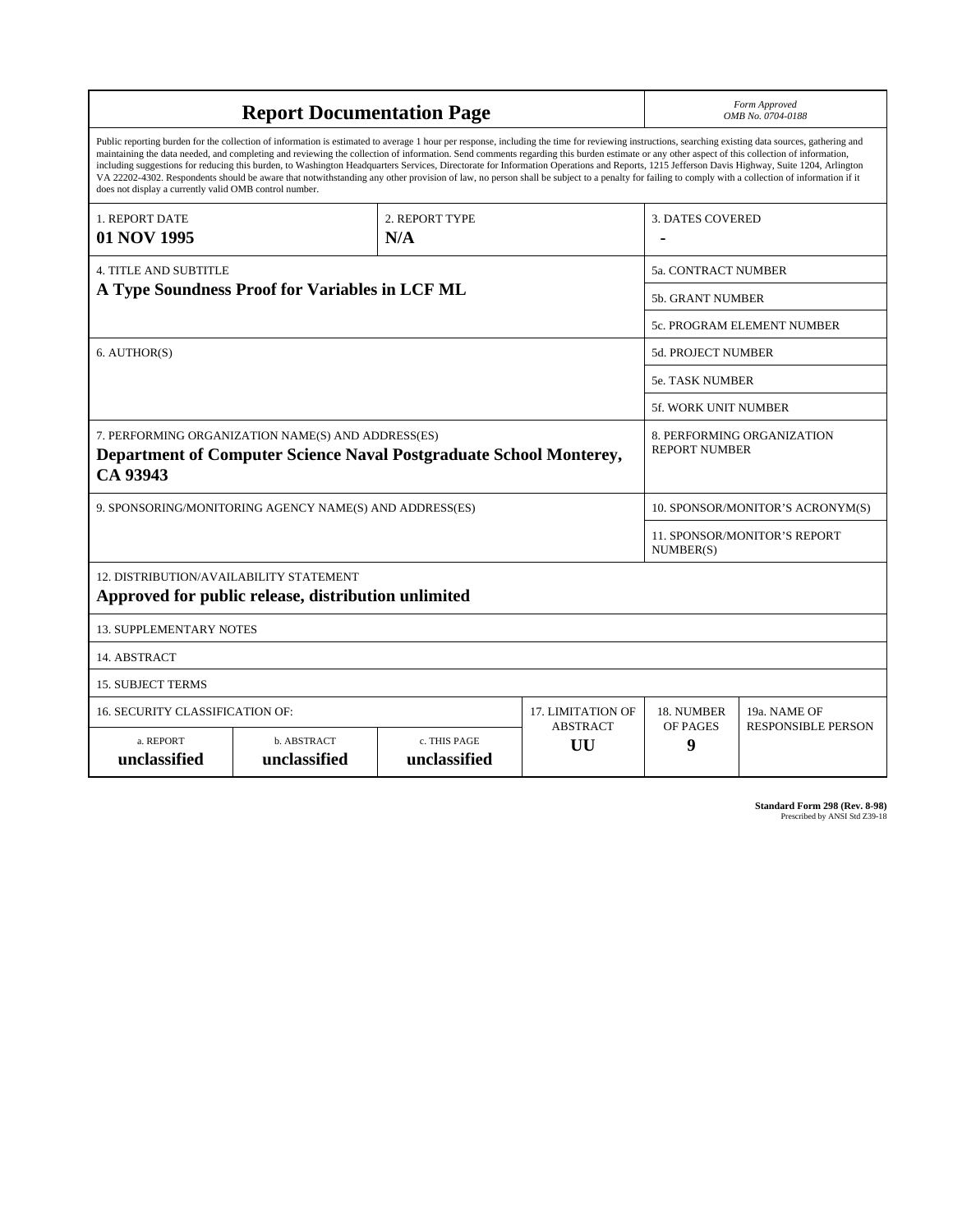$$
\begin{array}{rcl}\n(Ex \text{p} \text{r} \text{e} & \text{if } v \mid l \mid e_1 \text{e}_2 \mid e_1 \text{ } := \text{ } e_2 \mid \\
& \text{let } x = e_1 \text{ in } e_2 \mid \\
& \text{let } \text{var } x := e_1 \text{ in } e_2 \mid \\
& (\text{Values}) \qquad v ::= x \mid \text{unit} \mid \lambda x. e\n\end{array}
$$

Meta-variable x ranges over identifiers. The letvar construct binds x to a new cell initialized to the value of e The scope of the binding is e- and the lifetime of the cell is unbounded. Dereferencing of variables created with letvar is implicit. Locations are denoted by meta-variable  $l$  and are not values.

The types of the language are stratified as follows.

$$
\begin{array}{rcl}\n\tau & ::= & \alpha \mid \mathit{unit} \mid \tau \rightarrow \tau' \quad \text{(data types)} \\
\sigma & ::= & \forall \alpha \cdot \sigma \mid \tau \quad \text{(type schemes)} \\
\rho & ::= & \sigma \mid \tau \mathit{var} \quad \text{(phrase types)}\n\end{array}
$$

The meta-variable  $\alpha$  ranges over type variables. Type variables are partitioned into weak and strong type variables, written is and or respectively. These variables correspond to the imperative and applicative type variables respectively of Tofte's system. We say that a type scheme  $\sigma$  is weak iff  $\sigma$  is unquantified and every type variable in  $\sigma$  is weak. Type  $\tau$  var is the type of locations storing values of type  $\tau$ .

The rules of the type system are formulated as they are in Harper's system [Har94] and are given in Figure 1. It is a deductive proof system used to assign types to expressions Typing judgements have the form

 $\lambda$ ;  $\gamma \vdash e : \rho$ 

meaning that expression  $\epsilon$  has type  $\rho$  assuming that  $\lambda$  prescribes type schemes for locations in e and  $\gamma$  prescribes phrase types for the free identifiers of e. Meta-variable ranges over identier typings An identi-er typing is a nite function mapping identifiers to phrase types;  $\gamma(x)$  is the phrase type assigned to x by  $\gamma$  and  $\gamma[x] : \rho$ assigns phrase type  $\rho$  to x and to variable  $x \neq x$ , phrase type  $\gamma(x)$ .

Metavariable ranges over location typings Unlike other approaches Tof- Har
sman the location through the second matrix is a nite function mapping to the function of the second to the second This is the most novel aspect of the type system. The notational conventions for location typings are similar to those for identifier typings.

 $\pm$  is generation of a type scheme  $\sigma$  folding to an and  $\mu$  and chosen chose  $\lambda$  ( $\mu$ ), is the type stheme for the state of he the set of the set of positions occurring free in a wat not in  $\lambda$  or in  $\gamma$ . We write  $\lambda \vdash e : \tau$  and  $Close_{\lambda}(\sigma)$  when  $\gamma = \emptyset$ . A restricted form of  $S$  are the same as  $\mathcal{L}_{A|A}(\sigma)$  , we define a set of same as  $\sigma$  to  $\sigma_{A|A}(\sigma)$  and  $\sigma_{B}(\sigma)$ that only strong type variables are generalized; any weak ones remain free. As in Tofte To the generic instance relation  $\mathcal{L}$  is the military model in the Milner Damas and Milner Damas and Mill requiring universally quantified weak type variables to be instantiated only with weak types

Finally- we write <sup>e</sup> i <sup>e</sup> whenever

## Semantics and Soundness

In this section- we establish type soundness using the framework of Harper Har
 First we give a structured operational semantics for the language An expression is evaluated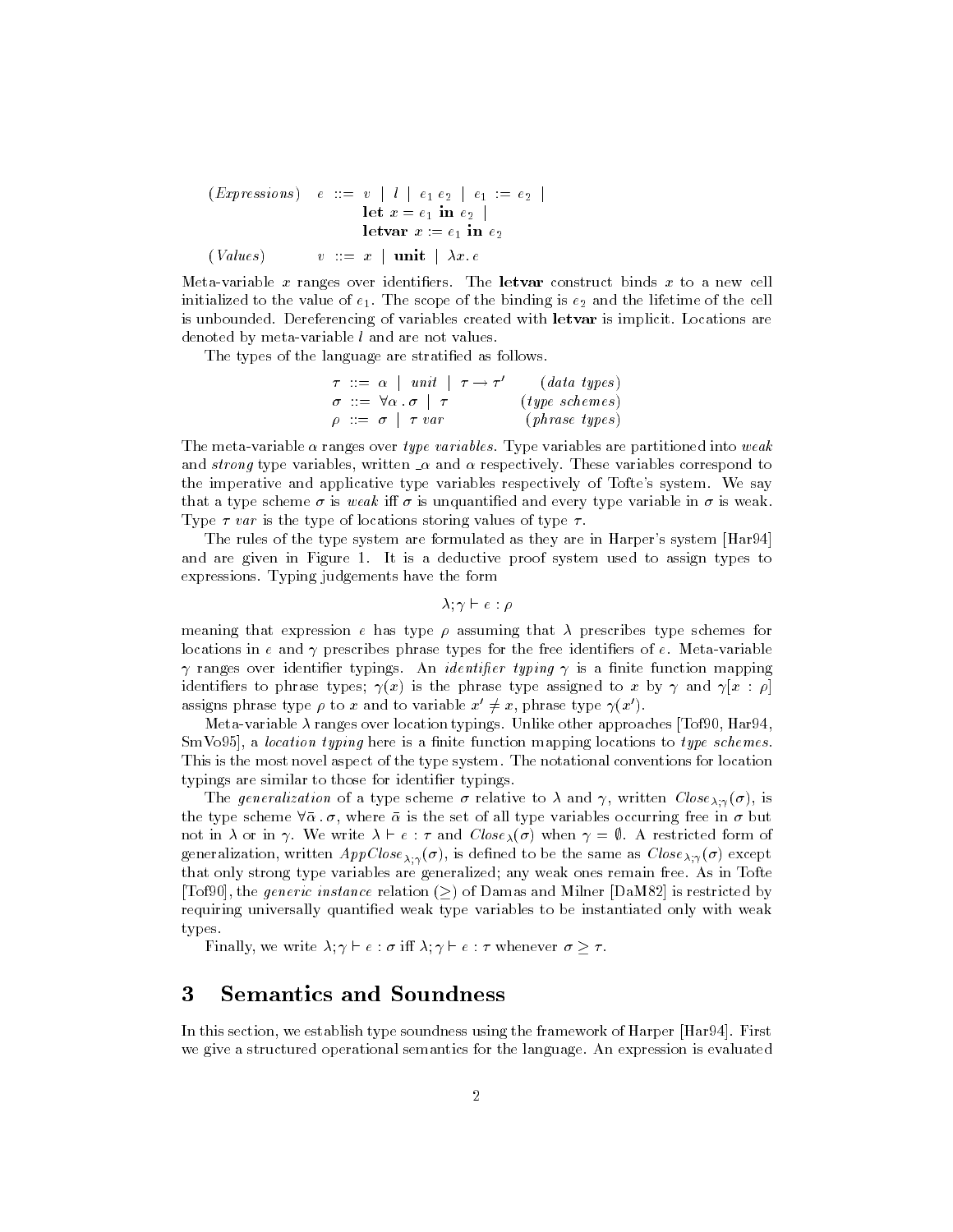(VAR)  $\lambda; \gamma \vdash x : \tau \; var \quad \gamma(x) = \tau \; var$ (IDENT)  $\lambda; \gamma \vdash x : \tau$   $\gamma(x) \geq \tau$ (VARLOC)  $\lambda; \gamma \vdash l : \tau \; var \quad \lambda(l) \geq \tau$ (UNIT)  $\lambda; \gamma \vdash \textbf{unit} : \textit{unit}$  $(\rightarrow$ -INTRO)  $\lambda$ ;  $\gamma[x:\tau_1] \vdash e:\tau_2$  $\Delta$ ,  $\gamma$  i  $\Delta$  is c ii  $\gamma$  ii  $\gamma$  ii  $\gamma$  $(\rightarrow$ -ELIM)  $\lambda; \gamma \vdash e_1 : \tau_1 \rightarrow \tau_2, \lambda; \gamma \vdash e_2 : \tau_1$  e e- -  $(LET\text{-VAL})$   $\lambda; \gamma \vdash v; \tau_1, \lambda; \gamma | x : Close_{\lambda; \gamma}(\tau_1) | \vdash e; \tau_2$  let <sup>x</sup> <sup>v</sup> in <sup>e</sup> -  $(\text{LET-ORD})$   $\lambda; \gamma \vdash e_1 : \tau_1, \lambda; \gamma | x : AppClose_{\lambda; \gamma}(\tau_1) | \vdash e_2 : \tau_2$  let <sup>x</sup> e in e- -(LETVAR)  $\lambda; \gamma \vdash e_1 : \tau_1, \lambda; \gamma[x : \tau_1 \text{ var}] \vdash e_2 : \tau_2$ If  $x$  is assigned to in a  $\alpha$  westerworden in equation  $\alpha$  is weak. letvar <sup>x</sup> e in e- -  $(R$ -VAL $)$ VAL)  $\lambda : \gamma \vdash e : \tau \; var$  <sup>e</sup> (ASSIGN)  $\lambda; \gamma \vdash e_1 : \tau \, var, \ \lambda; \gamma \vdash$ 

(ASSIGN)  

$$
\frac{\lambda; \gamma \vdash e_1 : \tau \text{ var}, \lambda; \gamma \vdash e_2 : \tau}{\lambda; \gamma \vdash e_1 := e_2 : \text{unit}}
$$

Figure 1: Rules of the Type System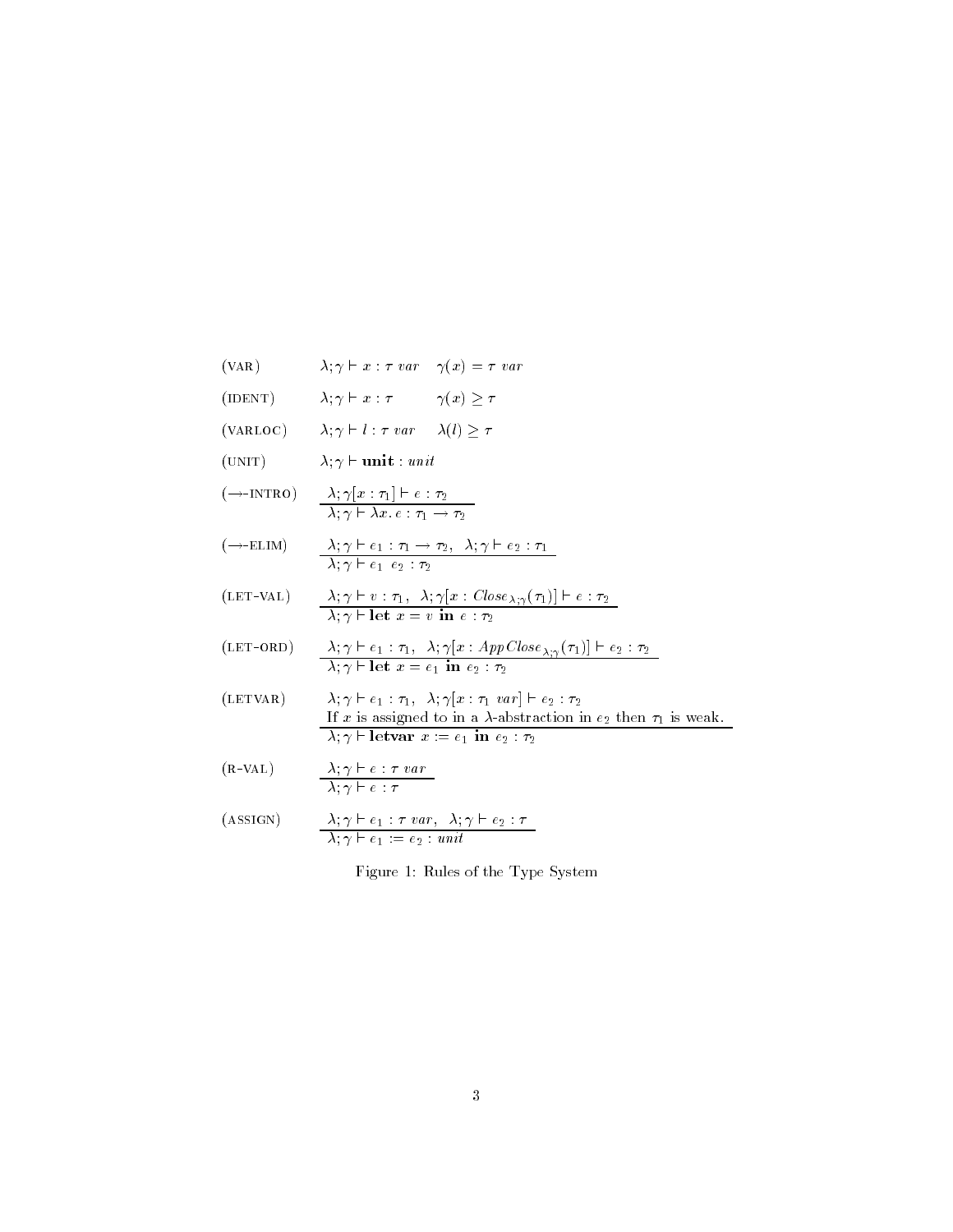$$
(VAL) \t\t \mu \vdash v \Rightarrow v, \mu
$$

$$
(\text{DEREF}) \qquad \mu \vdash l \Rightarrow \mu(l), \mu
$$

$$
\mu \vdash e_1 \Rightarrow \lambda x. e_1', \mu_1
$$
\n
$$
\mu_1 \vdash e_2 \Rightarrow v_2, \mu_2
$$
\n
$$
\mu_2 \vdash [v_2/x]e_1' \Rightarrow v, \mu'
$$
\n
$$
\mu \vdash e_1 e_2 \Rightarrow v, \mu'
$$

$$
\begin{array}{ll}\n\text{(UPDATE)} & \mu \vdash e \Rightarrow v, \mu' \\
\hline\n\mu \vdash l := e \Rightarrow \text{unit}, \mu' | l := v\n\end{array}
$$

(BIND)  
\n
$$
\mu \vdash e_1 \Rightarrow v_1, \mu_1
$$
\n
$$
\frac{\mu_1 \vdash [v_1/x]e_2 \Rightarrow v_2, \mu_2}{\mu \vdash \text{let } x = e_1 \text{ in } e_2 \Rightarrow v_2, \mu_2}
$$
\n(BINDVAR)  
\n
$$
\mu \vdash e_1 \Rightarrow v_1, \mu_1
$$
\n
$$
\mu \not\equiv e_1 \Rightarrow v_1, \mu_1
$$

$$
\mu \notin \mathit{dom}(\mu_1)
$$
\n
$$
\mu_1[l := v_1] \vdash [l/x]e_2 \Rightarrow v_2, \mu_2
$$
\n
$$
\mu \vdash \mathbf{letvar} \ x := e_1 \ \mathbf{in} \ e_2 \Rightarrow v_2, \mu_2
$$

### Figure The Evaluation Rules

relative to a memory  $\mu_1$  which is a nille radiometric from locations to values. The contents of a location  $\epsilon \in \mathbb{R}$  , we have the value  $\mu_0$   $\mu_1$  and he miles  $\mu_1$  . If  $\epsilon$  is the memory that assigns value v to location t, and value  $\mu(t)$  to a location  $t \neq t$ . Note that  $\mu(t) := v_1$  is an update of  $\mu$  if  $l \in dom(\mu)$  and an extension of  $\mu$  if  $l \notin dom(\mu)$ . The range of  $\mu$  is the set of all values l- for <sup>l</sup> dom 

Our evaluation rules are given in Figure They allow us to derive judgements of

$$
\mu \vdash e \Rightarrow v, \mu'
$$

which is intended to assert that evaluating closed expression  $\epsilon$  in memory  $\mu$  results in value  $v$  and new memory  $\mu$  . We write  $|e|/x|e$  to denote the capture-avoiding substitution of  $e$  for all free occurrences of  $x$  in  $e$  . The use of substitution in the rules allows us to  $\hspace{0.1mm}$ avoid environments and closures in the semantics-the semantics-the semantics-the result of evaluating and  $\alpha$ expression is just another expression

The basic idea behind showing soundness is to show that if  $\vdash e : \tau$  and  $\vdash e \Rightarrow v, \mu',$ then <sup>v</sup> - a property called subject reduction But since <sup>e</sup> can allocate locations and ence these locations can occur in v<sub>i</sub> the conclusion must actually se that there exists a location typing  $\lambda'$  such that  $\lambda' \vdash v : \tau$  and such that  $\mu' : \lambda'$ . The latter condition asserts that  $\lambda'$  is consistent with  $\mu'$ . More precisely we say that  $\mu : \lambda$  iff  $dom(\mu) = dom(\lambda)$  and  $\mathcal{L}$  and  $\mathcal{L}$  is the control of  $\mathcal{L}$  . In the control of  $\mathcal{L}$  is the control of  $\mathcal{L}$ 

It is the location typing  $\lambda'$  that makes soundness delicate. As observed by Tofte  $\mathcal{L}$  , we may generalle a type variable  $\alpha$  in typing  $\alpha$  . It can be matched that  $\alpha$  occurs free in  $\lambda$  , and therefore cannot be generalized in typing  $\lambda \vdash v$  :  $\tau$  , for example, we can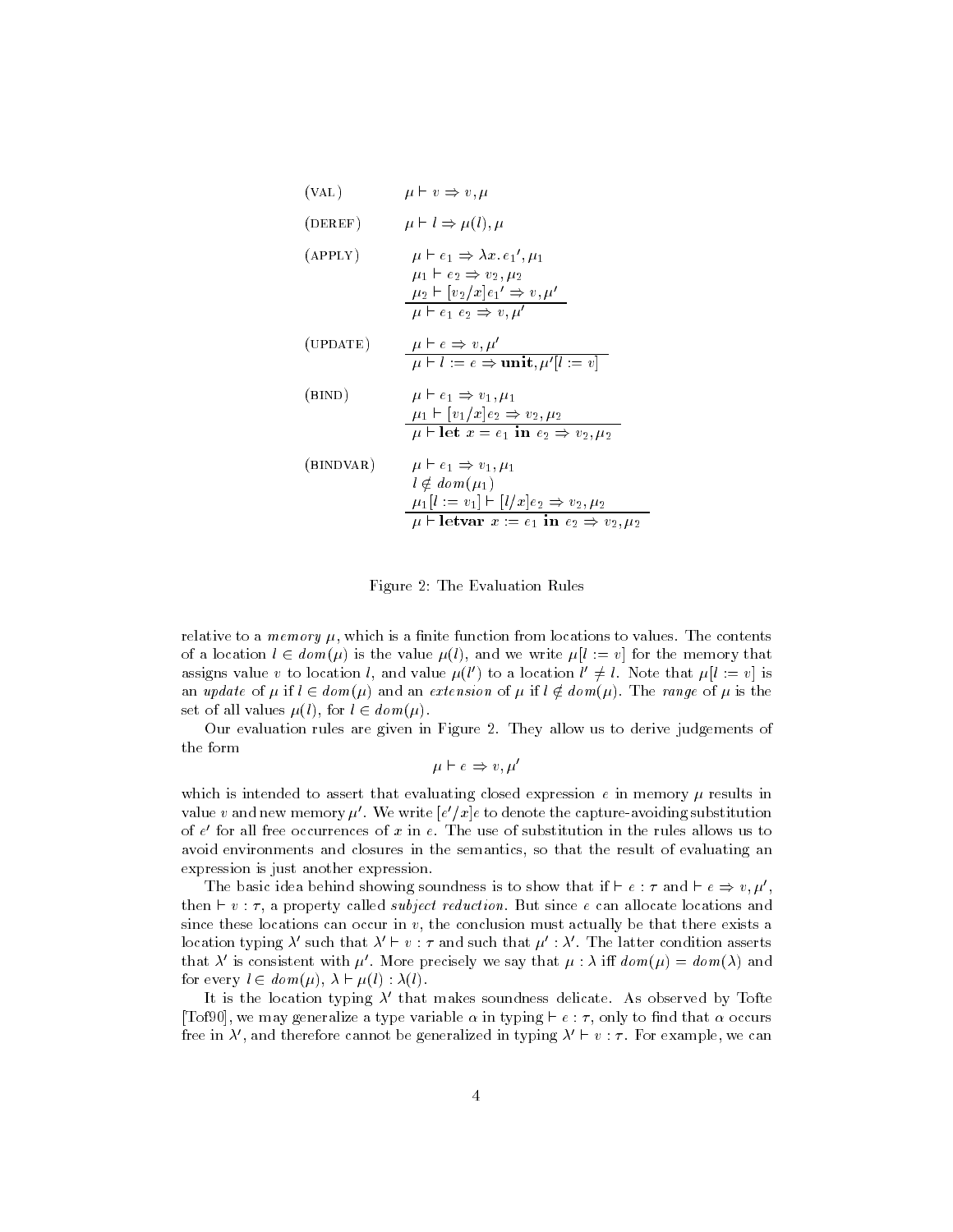define list reversal as follows:

```
letval r = \Delta x \cdot x in
    \alpha is a contracted in the second interval \alpha in \alpha in \alpharend
```
This expression has type for the mother when the expenditure in the expression of the expression is evaluated a location with  $\alpha$  were a list is allocated for random appears in the resulting value as well as in the domain of the resulting location typing  $\lambda'$ .

the solution proposed here is to use the quantified type for the two - or the for the - $\lambda$  , thereby eliminating the free occurrence of  $\alpha$  . Of course, it is not always reasonable to  $\mathbf{a}$  is a location a quantized type. For example, if  $\mathbf{a}(t) = -\mathbf{b}(t)$  and the program l interference and all can be controlled to the control of the book of the control of the control of the control of the control of the control of the control of the control of the control of the control of the control of t subject reduction theorem allows only  $read-only$  locations to be given quantified types.

We now turn to the soundness proof. First we introduce the relevant lemmas.

**Lemma 3.1** (Supermuousness) Suppose that  $A$ ,  $\uparrow$   $\uparrow$   $\in$   $\uparrow$ ,  $I$  $\uparrow$   $\in$  uvin(A), then  $A\uparrow$ .  $\sigma$ :  $\gamma$   $\vdash$  e :  $\tau$  and if  $x \notin dom(\gamma)$ , then  $\lambda$ ;  $\gamma[x : \sigma] \vdash e : \tau$ .

**Lemma 3.2** (Substitution) If  $A$ ,  $\gamma \vdash v$  ,  $v$  and  $A$ ,  $\gamma |v$  ,  $v \uparrow \vdash v$  is an  $A$ ,  $\gamma \vdash |v|$   $\psi |v|$ . T. Also, if  $\lambda$ ,  $\gamma \vdash l$  : T var and  $\lambda$ ,  $\gamma |x : \tau$  var  $\mid \vdash e : \tau$  , then  $\lambda$ ,  $\gamma \vdash |l/x|e : \tau$  .

The preceding two lemmas are straightforward variants of the lemmas given in [Har94]. We also need two new lemmas

**Definition**  $\mathbf{J}$ ,  $\mathbf{J}$  and  $\mathbf{J}$  and  $\mathbf{J}$  and  $\mathbf{J}$  and  $\mathbf{J}$  and  $\mathbf{J}$  are  $\mathbf{J}$  and  $\mathbf{J}$  and  $\mathbf{J}$  are  $\mathbf{J}$  and  $\mathbf{J}$  are  $\mathbf{J}$  and  $\mathbf{J}$  are  $\mathbf{J}$  and  $\mathbf{J}$  are  $\math$ 

**Lemma**  $\sigma$ **. Then**  $\sigma$   $\mu$   $\mu$   $\sigma$  is the notation of the  $\sigma$  is the  $\sigma$  is the  $\sigma$  is the  $\sigma$ .

Finally, we note that in spite of (R-VAL) our typing rules are essentially "syntax directed":

**Lemma 3.5 ((R-VAL)-scope)** If the derivation of  $\lambda$ ;  $\gamma \vdash e : \tau$  ends with (R-VAL), then e is an iasnoting or a location.

*Proof.* It the derivation ends with (R-VAL), then there must be a derivation of the hypothesis  $\lambda; \gamma \vdash e : \tau \text{ var}$ . But to show that an expression has a type of the form  $\tau \text{ var}$ . there are only two possible rules that can be used:  $(VAR)$  and  $(VARLOC)$ . (The other ruice air gree www. (gpes to expressione) so e muset either be an identifier, in the case of (VAR), or a location, in the case of (VARLOC).

We now give the soundness theorem

**Theorem 5.0** (Subject Reduction) Suppose

- (a)  $\mu \vdash e \Rightarrow v, \mu',$
- (b)  $\lambda \vdash e : \tau$ ,
- $(c)$   $\mu : \lambda$ , and
- (a) if a to cattorie to assigned to the equipment of the angulantifical atool if the assigned to in the range of  $\mu$  or in a  $\lambda$ -abstraction in e, then  $\lambda(l)$  is weak.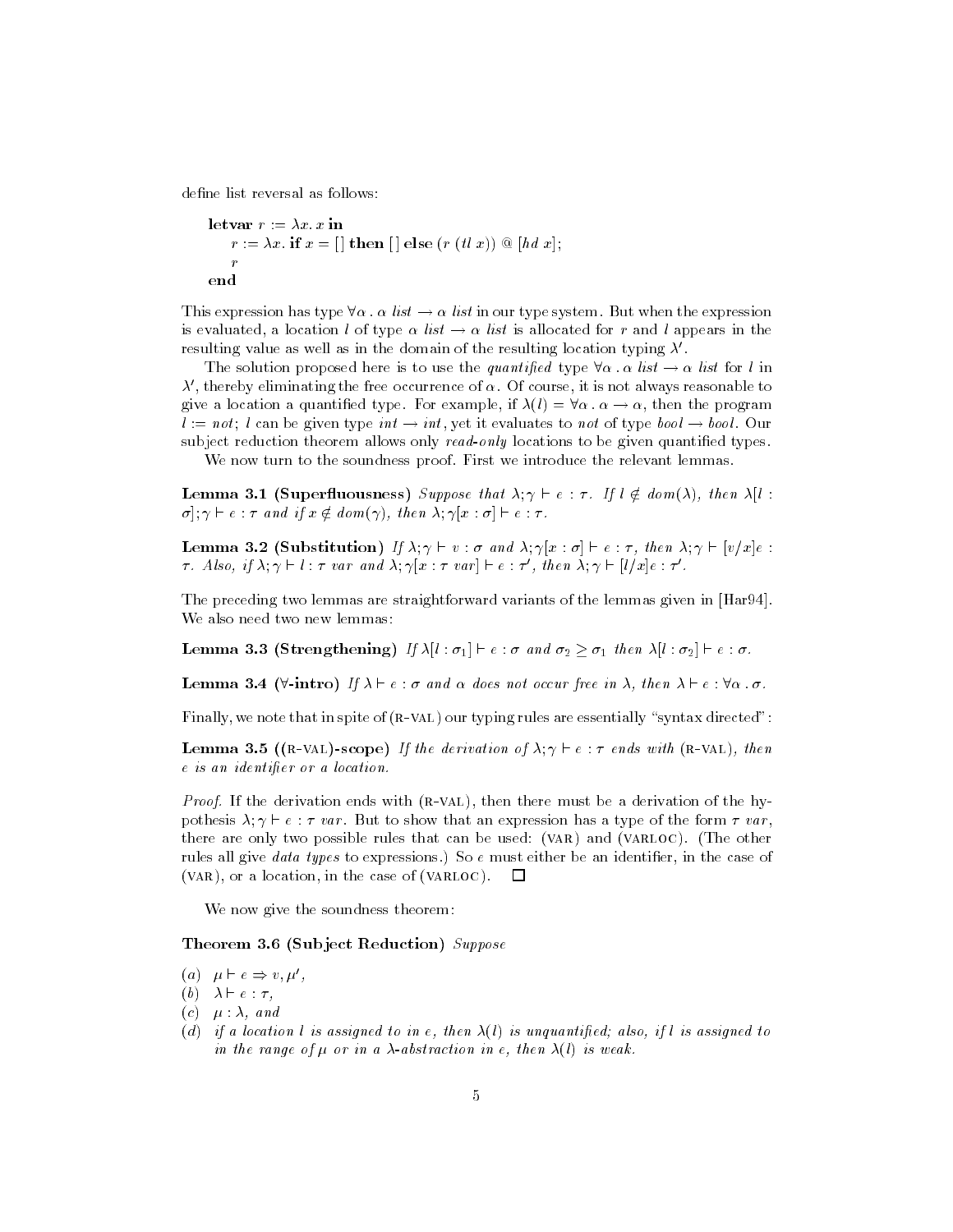Then there exists  $\lambda'$  such that

 $e \cup \lambda \subseteq \lambda'$ .

- $(f) \ \ \mu' : \lambda',$
- $(g)$   $\lambda' \vdash v : \tau$ ,
- (h) any strong type variable free in  $\lambda'$  is free in  $\lambda$ , and
- (i) if a location l is assigned to in v or in the range of  $\mu'$ , then  $\lambda'(l)$  is weak.

*Proof.* The proof is by induction on the structure of the derivation of  $\mu \vdash e \Rightarrow v, \mu'$ . Due to space limitations, we present only the most interesting cases, (UPDATE) and (BINDVAR). We remark that property  $(h)$  above makes the (BIND) case routine.

(UPDATE). The evaluation must end with

$$
\frac{\mu \vdash e \Rightarrow v, \mu'}{\mu \vdash l := e \Rightarrow \mathbf{unit}, \mu'[l := v]}
$$

and-by Lemma - the typing must end with the typing must be typing must be typing must be typing must be typing

$$
\frac{\lambda \vdash l : \tau \ var, \ \lambda \vdash e : \tau}{\lambda \vdash l := e : unit}
$$

Also,  $\mu$  :  $\lambda$ ,  $\lambda(t)$  is unquantified, and if a location  $t$  is assigned to in  $e$ , then  $\lambda(t)$  is unquantified. And if  $\iota$  is assigned to in the range of  $\mu$  or in a  $\lambda$ -abstraction in  $e,$  then  $\lambda(t)$  is weak. By induction, there exists  $\lambda$  such that

- $e \cup \lambda \subseteq \lambda$  .
- $(f)$   $\mu'$  :  $\lambda'$ ,
- $(q)$   $\lambda' \vdash v : \tau$ .
- (n) any strong type variable free in  $\lambda$  is free in  $\lambda$ , and
- $(i)$  if a location  $i$  is assigned to in  $v$  or in the range of  $\mu$  , then  $\lambda$  ( $i$  ) is weak.

Now we must show

$$
(f) \ \mu'[l := v] : \lambda',
$$

 $(g)$   $\lambda' \vdash \textbf{unit} : unit$ ,

 $(i)$  if a location l is assigned to in **unit** or in the range of  $\mu$   $\mu := v$ . then  $\lambda$  (*i* ) is weak.

(q) follows immediately from typing rule (UNIT). ( $\imath$ ) follows by induction, since if a location t is assigned to in the range of  $\mu$   $\mu$   $\; \equiv \; v\vert$  then it is assigned to in  $v$  or in the range of  $\mu$  . Finally, we consider (1), the most interesting case. For every  $\iota \in \mathit{aom}(\mu$  ) and  $\iota \neq \iota$ , we nave

$$
\lambda' \vdash \mu'[l := v](l') : \lambda'(l')
$$

 $\mathcal{L}_{\mathcal{I}}$  is defined in a state of  $\mathcal{I}_{\mathcal{I}}$  ,  $\mathcal{I}_{\mathcal{I}}$  is unductively interesting and  $\mathcal{I}_{\mathcal{I}}$ therefore  $\lambda(t) = \tau$  since  $\lambda \subseteq \lambda$ . Since, by induction,  $\lambda \in v : \tau$ , we have

$$
\lambda' \vdash \mu'[l := v](l) : \lambda'(l)
$$

Thus we have  $\mu'[l := v] : \lambda'$ . This completes (UPDATE).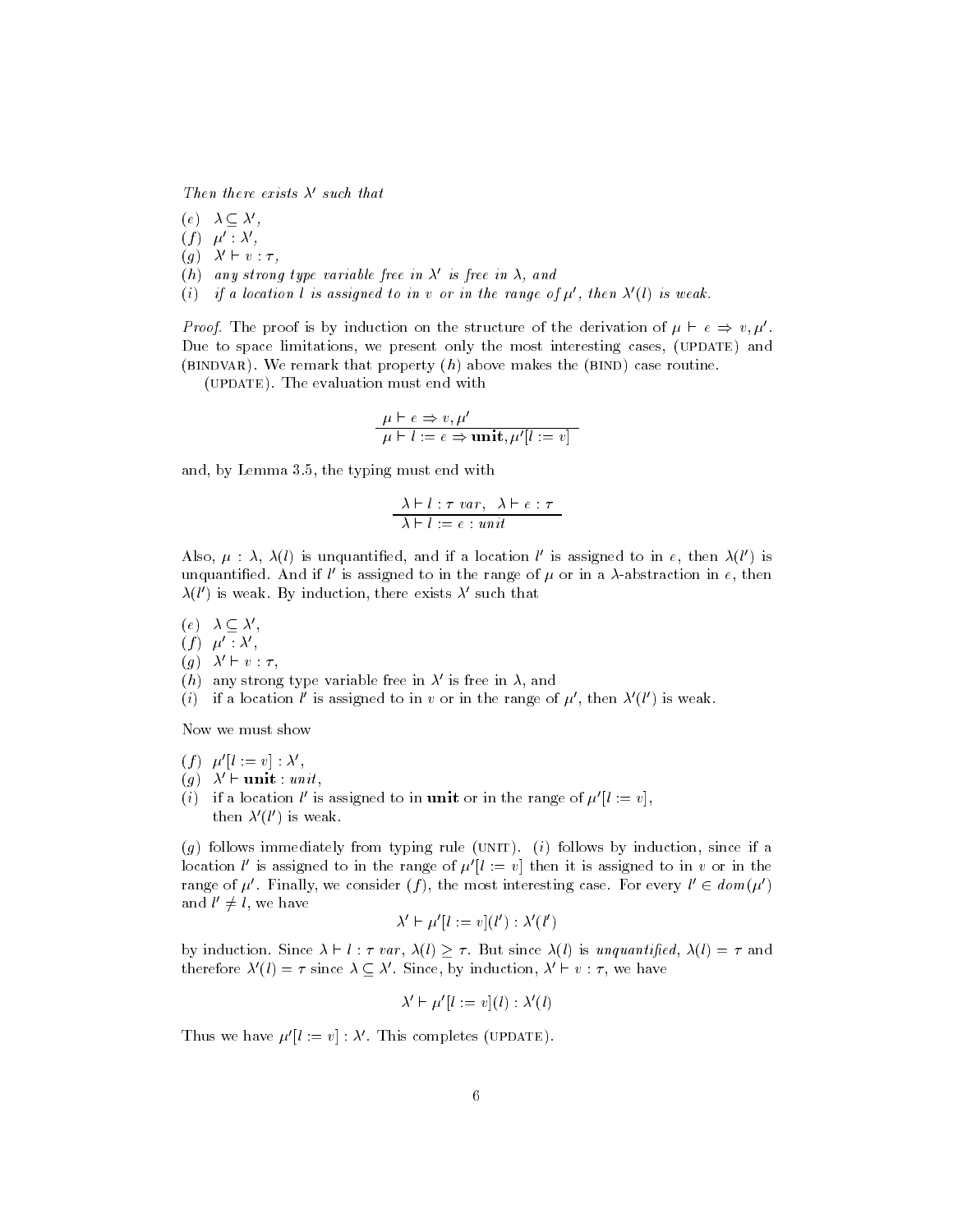Notice the role of condition (d) in proving  $\lambda' \vdash \mu' [l] := v(l) : \lambda'(l)$  above. Since l is assigned to in the epitypy must be unquantined and consequently mas only one generic instance, namely  $\tau$  . Therefore,  $\lambda \in \mu$   $\mu := v$   $\left(\iota\right)$  :  $\lambda$  (*t*) follows directly from  $\lambda \in v$  :  $\tau$  of the induction. If  $\lambda(t)$  were quantified, then it would not be possible to show  $\lambda \vdash v : \lambda(t)$ .  $\mathbf{r}$  or example, it  $\mathbf{r}(t) = \mathbf{r}(t)$  and we will show the program  $\mathbf{r}(t) = \mathbf{r}(t)$  and  $\mathbf{r}(t)$  and  $\mathbf{r}(t)$ that not has type - -

(BINDVAR). The evaluation must end with

$$
\mu \vdash e_1 \Rightarrow v_1, \mu_1
$$
  
\n
$$
l \notin dom(\mu_1)
$$
  
\n
$$
\mu_1[l := v_1] \vdash [l/x]e_2 \Rightarrow v_2, \mu_2
$$
  
\n
$$
\mu \vdash \textbf{letvar } x := e_1 \textbf{ in } e_2 \Rightarrow v_2, \mu_2
$$

and-by Lemma - the typing must end with the typing must be typing must be typing must be typing must be typing

$$
\lambda \vdash e_1 : \tau_1
$$
\n
$$
\lambda; [x : \tau_1 \text{ var}] \vdash e_2 : \tau_2
$$
\nIf  $x$  is assigned to in a  $\lambda$ -abstraction in  $e_2$  then  $\tau_1$  is weak.\n
$$
\lambda \vdash \textbf{letvar } x := e_1 \textbf{ in } e_2 : \tau_2
$$

A iso,  $\mu$  :  $\lambda$  and it a location  $\iota$  is assigned to in  $e_1$  or in  $e_2$ , then  $\lambda(\iota$  ) is unquantined. And if this assigned to in the range of  $\mu$  or in a  $\lambda$ -abstraction in  $e_1$  or in  $e_2$ , then  $\lambda(t_1)$  $t$  weak By induction, there exists  $t$ , such that

- $\mathbf{v}$
- $(f)$   $\mu_1 : \lambda_1$
- $(g)$   $\lambda_1 \vdash v_1 : \tau_1$ ,
- $\mathcal{L}(\alpha)$  any strong type variable free in  $\alpha_1$  is free in  $\alpha_1$  and
- (*i*) if a location  $\iota$  is assigned to in  $v_1$  or in the range of  $\mu_1$ , then  $\lambda_1(\iota$  ) is weak.

 $\beta$  interaction and  $\beta$  is a since line line line in the line line  $\beta$  in  $\beta$  . Since  $\beta$  is a since  $\beta$  $\alpha$  ,  $\alpha$  ,  $\alpha$  ,  $\alpha$  ,  $\alpha$  ,  $\alpha$  ,  $\alpha$  ,  $\alpha$  ,  $\alpha$  ,  $\alpha$  ,  $\alpha$  ,  $\alpha$  ,  $\alpha$  ,  $\alpha$  ,  $\alpha$ 

<sup>b</sup> l l x e- -

where the contract of the contract of  $\mathbb{R}^n$ 

(c)  $\mu_1[l := v_1] : \lambda_1[l : \tau_1]$ 

 $\lceil \log \log n \rceil$  is assigned to  $\ln \lceil l/x \rceil$ e<sub>2</sub>, then either this assigned to  $\ln e_2$  or  $l = l$ . In the first case we have that  $\lambda(t)$  is unquantified by hypothesis, and so  $\lambda_1(t:\tau_1)(t)$  is  $\mathbf{u}$  and  $\mathbf{u}$  are second case we have lifter lift. The which is unducurrent time, if this assigned to in the range of  $\mu_1$  (  $:= v_1$  ), then this assigned to in  $v_1$  or in the range of  $\mu_1$ , so by induction  $\lambda_1(i$  ) is weak, and nence  $\lambda_1[i]:\tau_1[(i])$  is weak, since  $\lambda_1\subseteq \lambda_1[i]:\tau_1[.$ Finally, if this assigned to in a A-abstraction in  $\left| l/x \right| \ell_2$ , then either this assigned to in a a-abstraction in  $e_2$  or  $\iota = \iota$  and  $x$  is assigned to in a a-abstraction in  $e_2$ . In the first case,  $\lambda(t$  ) is weak by hypothesis, and so  $\lambda_1[t:\tau_1](t$  ) is weak. In the second case, we have  $\tau_1$  is weak by the restriction on the (LETVAR) rule, and so  $\lambda_1 | l : \tau_1 | (l')$  is weak. Therefore, we have the control of the control of the control of the control of the control of the control of the control of the control of the control of the control of the control of the control of the control of the cont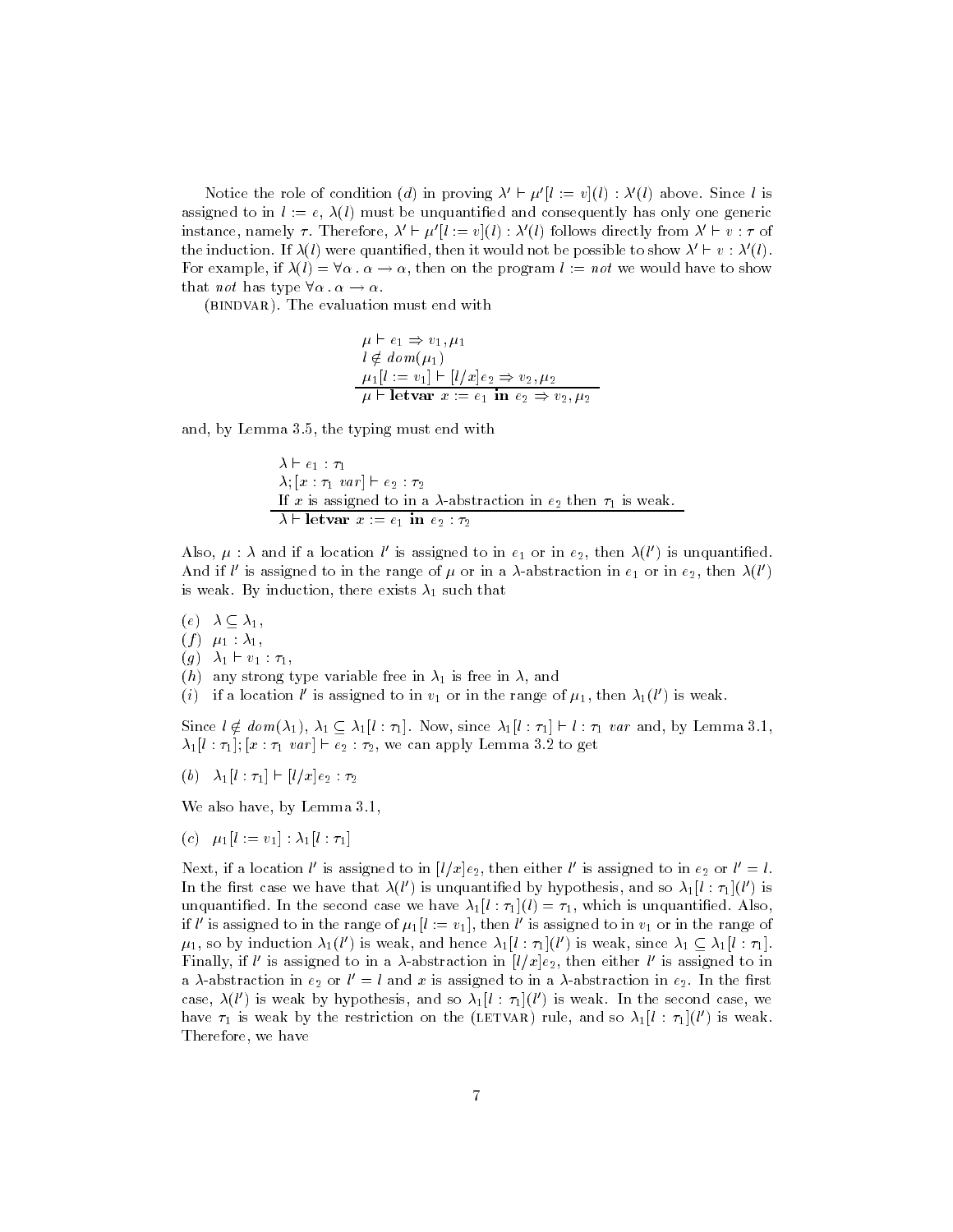(a) if a location  $\iota$  is assigned to in  $\mu/x$  (eq. then  $\lambda_1|\iota:\tau_1|(\iota$  ) is unquantined; also, if this assigned to in the range of  $\mu_1|\iota := v_1|$  or in a A-abstraction in  $|\iota / x|e_2|$ , then  $\lambda_1 | l : \tau_1 | (l-)$  is weak.

 $S$  is  $\mathcal{S}$  , a second use of induction, that is that that  $\mathcal{S}$ 

<sup>e</sup> l --

 $\mathbf{y}$  is the set of  $\mathbf{y}$ 

<sup>g</sup> - v- --

 $\mathcal{L}(\alpha)$  any strong type variable free in  $\alpha_2$  is free in  $\alpha_1$  ,  $\alpha_1$  , and

(*i*) if a location  $\iota$  is assigned to in  $v_2$  or in the range of  $\mu_2$ , then  $\lambda_2(\iota$  ) is weak.

 $\ldots$  and point-  $\ldots$  may contain free strong type variables that are not free in  $\ldots$  namely those of  $\tau_1$ . So we cannot take  $\lambda_2$  as our linal location typing. Instead, define  $\lambda$  by

$$
\lambda'(l') = A \, p \, \text{Close}_{\lambda}(\lambda_2(l')),
$$

for all  $\ell \in \mathit{aom}(\lambda_2)$ . Now we must establish

 $e \cup \lambda \subseteq \lambda$  .

 $(f)$   $\mu_2$   $\lambda$ 

 $(g)$   $\lambda \vdash v_2 : \tau_2$ ,

(n) any strong type variable free in  $\lambda$  is free in  $\lambda$ , and

(*i*) if a location  $\iota$  is assigned to in  $v_2$  or in the range of  $\mu_2$ , then  $\lambda$  (*i* ) is weak.

To snow (e), note that for any  $t \in \mathit{dom}(\lambda), \lambda(t) = \lambda_2(t)$ , by the definition of  $\lambda$ . Since  $\lambda \subseteq \lambda_2$ , it follows that  $\lambda \subseteq \lambda$ .

 $\ldots$  we show  $\eta$  , we have  $\mu_2$  and  $\ldots$ 

 $\lambda_2 \vdash \mu_2(\ell) : \lambda_2(\ell)$ 

for any  $l \in \mathit{dom}(\mu_2)$ . Since  $\mathit{AppClose}_\lambda(\sigma) \geq \sigma$  for every  $\sigma$ , by applying Lemma 3.3 repeatedly we get

$$
\lambda' \vdash \mu_2(l') : \lambda_2(l')
$$

Finally- from Lemma 
 we get

$$
\lambda' \vdash \mu_2(l'): AppClose_{\lambda}(\lambda_2(l')),
$$

since any type variables thereby quantified do not occur free in  $\lambda$  . Hence  $\mu_2$  :  $\lambda$  .

 $\mathcal{L}$  apply a change of  $\mathcal{L}_2$  ,  $\mathcal{L}_2$  ,  $\mathcal{L}_3$  and  $\mathcal{L}_4$  follows immediately from the definition of  $\lambda$  . Finally, for (*t*) suppose that  $\iota$  is assigned to in  $v_2$  or in the range of  $\mu_2$  by the second use of induction,  $\lambda_2(t$  ) is weak. Hence  $\lambda$  (*t*) is weak, since  $\overline{Appcose}$ quantifies only strong type variables. This completes (BINDVAR).  $\Box$ 

Corollary  $\sigma$ . Restriction  $\omega$  (Fig. of LCF Tan form to  $\mu$  requiring a variable to have a monotype if the variable is assigned to in a  $\lambda$ -abstraction within its scope, is sound.

Proof A monotype is a type with no type variables- so every such type is weak So by Theorem - the LCF ML restriction is sound